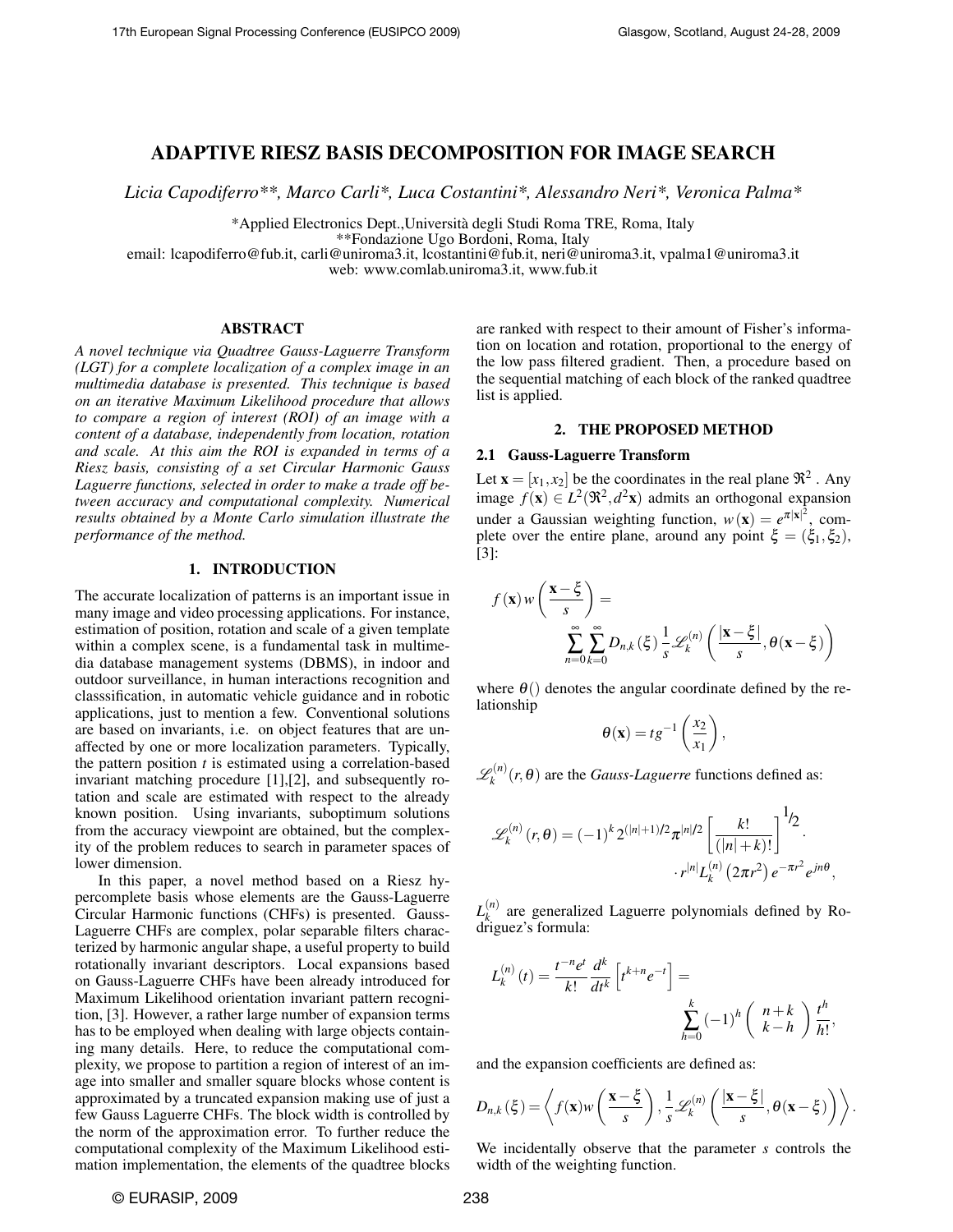The expansion in terms of Gauss-Laguerre functions can be derived, for instance, by first applying the Fourier's series expansion to the representation of the image *f* in polar coordinates with respect to the angular coordinate, and then expanding the radial profile of each harmonic using the Laguerre polynomials *L* (*n*)  $\binom{n}{k}$   $(t)$ .

The Gauss-Laguerre functions are members of the wider class of Circular Harmonic Functions (CHFs), successfully used for many low level vision tasks, thanks to their selectivity with respect to basic visual patterns, [4],[5]. CHFs of *n*-th order are, by definition, polar separable functions of the form  $h(r)e^{jn\theta}$ .

By virtue of their harmonic angular shape, CHFs are indeed natural detectors for different classes of features: CHFs of order *n*=1 for example are tuned to edges, *n* = 2 to lines, *n*  $=$  3 to forks, etc..

In addition, every Gauss-Laguerre function generates a dyadic Circular Harmonic Wavelet. This means that every image  $f(x)$  can be represented by its continuous wavelet transform  $W_{\mathscr{L}_k^n}[f](\mathbf{b}, \alpha, \sigma)$  where **b**,  $\alpha$  and  $\sigma$  are the parameters representing respectively the translated, rotated and scaled version of the mother wavelet  $\mathscr{L}_k^{(n)}$  $k^{(n)}$ .

With reference to localization of complicated patterns, a rather relevant property is the following.

PROPERTY I. *Given an image f defined over a finite*  $support I \subset \mathfrak{R}^2$  and a lattice  $\Xi = \{\xi_m \in I, m = 1, ..., M\}$  the *set of Gauss-Laguerre functions*

$$
\left\{\frac{1}{s}\mathscr{L}_k^{(n)}\left(\frac{|\mathbf{x}-\xi_m|}{s}, \theta(\mathbf{x}-\xi_m)\right), m=1,...,M\right\}
$$

*defines a Riesz basis for f* .

*Proof*. The orthogonality of the *Gauss-Laguerre* functions implies that

$$
\sum_{m} \int_{I} \left| w \left( \frac{\mathbf{x} - \xi_{k}}{s} \right) \right|^{2} |f(\mathbf{x})|^{2} d\mathbf{x} = \sum_{m} \sum_{n} \sum_{k} |D_{n,k}(\xi_{m})|^{2},
$$

therefore

$$
\gamma||f(\mathbf{x})||^2 \leq \sum_{m} \sum_{n} \sum_{k} |D_{n,k}(\xi_m)|^2 \leq \Gamma||f(\mathbf{x})||^2,
$$

with

$$
\gamma = \min_{\mathbf{x}} \sum_{m=1}^{M} \left| w \left( \frac{\mathbf{x} - \xi_k}{s} \right) \right|^2,
$$

and

$$
\Gamma = \sum_{m=1}^{M} \int_{I} \left| w \left( \frac{\mathbf{x} - \xi_{k}}{s} \right) \right|^{2} d\mathbf{x}.
$$

*q.e.d.*

Thus in turn implies that the inner product between two images *f* and *g* with expansion coefficients  $D_{n,k}(\xi_m)$  and  $C_{n,k}(\xi_m)$ , respectively, satisfies the following condition:

$$
\frac{\gamma}{\Gamma} \langle f(\mathbf{x}), g(\mathbf{x}) \rangle \leq \frac{1}{\Gamma} \sum_{m} \sum_{n} \sum_{k} D_{n,k} (\xi_m) C_{n,k}^* (\xi_m) \leq \langle f(\mathbf{x}), g(\mathbf{x}) \rangle
$$

The magnitude of the approximation error strictly depends on the ratio γ/Γ, that can be a priori computed. Moreover, it could be demonstrated that the more general set of Gauss-Laguerre functions

$$
\left\{\frac{1}{s_k}\mathscr{L}_k^{(n)}\left(\frac{|\mathbf{x}-\xi_m|}{s_k}, \theta(\mathbf{x}-\xi_m)\right), m=1,...,M\right\}
$$

it is a Riesz basis too. Since, in order to reduce the computational complexity only a limited number of expansion coefficients are considered, here we propose the quadtree decomposition adaptive scheme for choosing the lattice Ξ and the shape parameters  $\{s_k\}$  realizing a good trade off between accuracy and complexity.

Since the adaptive scheme is applied, here, for pattern recognition and localization, let us first express the Likelihood functional corresponding to the estimation of pattern translation, rotation and scale, in terms of the said Riesz basis.

## 2.2 Maximum Likelihood Localization

Let now  $f(\mathbf{x})$  be the observed region of interest that contains a noisy, translated, rotated and scaled copy of a given template pattern  $g(x)$  so that we have:

$$
w[R_{\varphi}(\mathbf{x} - \mathbf{b})]f(\mathbf{x}) = w[R_{\varphi}(\mathbf{x} - \mathbf{b})]g\left[R_{\varphi}\left(\frac{\mathbf{x} - \mathbf{b}}{a}\right)\right] + v(\mathbf{x}),
$$

where the parameters  $a$ , **b** and  $\varphi$  represent respectively scale, position and rotation of the observed image,  $v(\mathbf{x})$  is the observation noise that can be modeled as a sample function drawn from a white, zero-mean Gaussian random field with power density spectrum equal to  $N_0/4$  and  $R_\varphi$  is the rotation matrix defined as:

$$
R_{\varphi} = \left[ \begin{array}{cc} \cos \varphi & \sin \varphi \\ -\sin \varphi & \cos \varphi \end{array} \right].
$$

Let  $\theta = [\mathbf{b}, a, \varphi]$  be the unknown parameter vector, the Likelihood functional is given by the conditional probability of *f* w.r.t. θ, divided by any arbitrary function that does not depend on  $\theta$  :

$$
\ln \Lambda[f(\mathbf{x}); \mathbf{b}, a, \varphi] = -\frac{2}{N_0} \int \int \left| w \left[ R_{\varphi} \left( \frac{\mathbf{x} - \mathbf{b}}{a} \right) \right] \right|^2 \times \\ \times \left| f(\mathbf{x}) - g \left[ R_{\varphi} \left( \frac{\mathbf{x} - \mathbf{b}}{a} \right) \right] \right|^2 d\mathbf{x}.
$$

Direct evaluation of the Maximum Likelihood solution presents a rather high computational complexity because the search of the maximum for **b**,  $\varphi$  and *a* implies an exhaustive search in a four dimensional space. However the choice of LG functions as expansion basis and the choice of gaussian window which is rotation invariant leads to a simpler iterative procedure,[6] requiring an exhaustive search just in a two dimensional space. In fact, considering that any *n*-th order CHF can be steered in any direction  $\varphi$  by simple multiplication by the complex factor  $e^{-jn\varphi}$ , and denoting with  $\eta_{n,k}(\mathbf{x}; a)$  the expansion coefficients of  $g(\mathbf{x}/a)$ , we can approximate the ML functional as follows:

$$
\ln \Lambda[f(\mathbf{x}); \mathbf{b}, a, \varphi] \simeq const + \left[ R_{\varphi} \left( \frac{\xi_m - \mathbf{b}}{a} \right); a \right] e^{-jn\varphi} \right]^2.
$$
  

$$
-\frac{2}{N_0 \Gamma} \sum_{m} \sum_{n} \sum_{k} \left| D_{n,k}(\xi_m) - \eta_{n,k} \left[ R_{\varphi} \left( \frac{\xi_m - \mathbf{b}}{a} \right); a \right] e^{-jn\varphi} \right|^2.
$$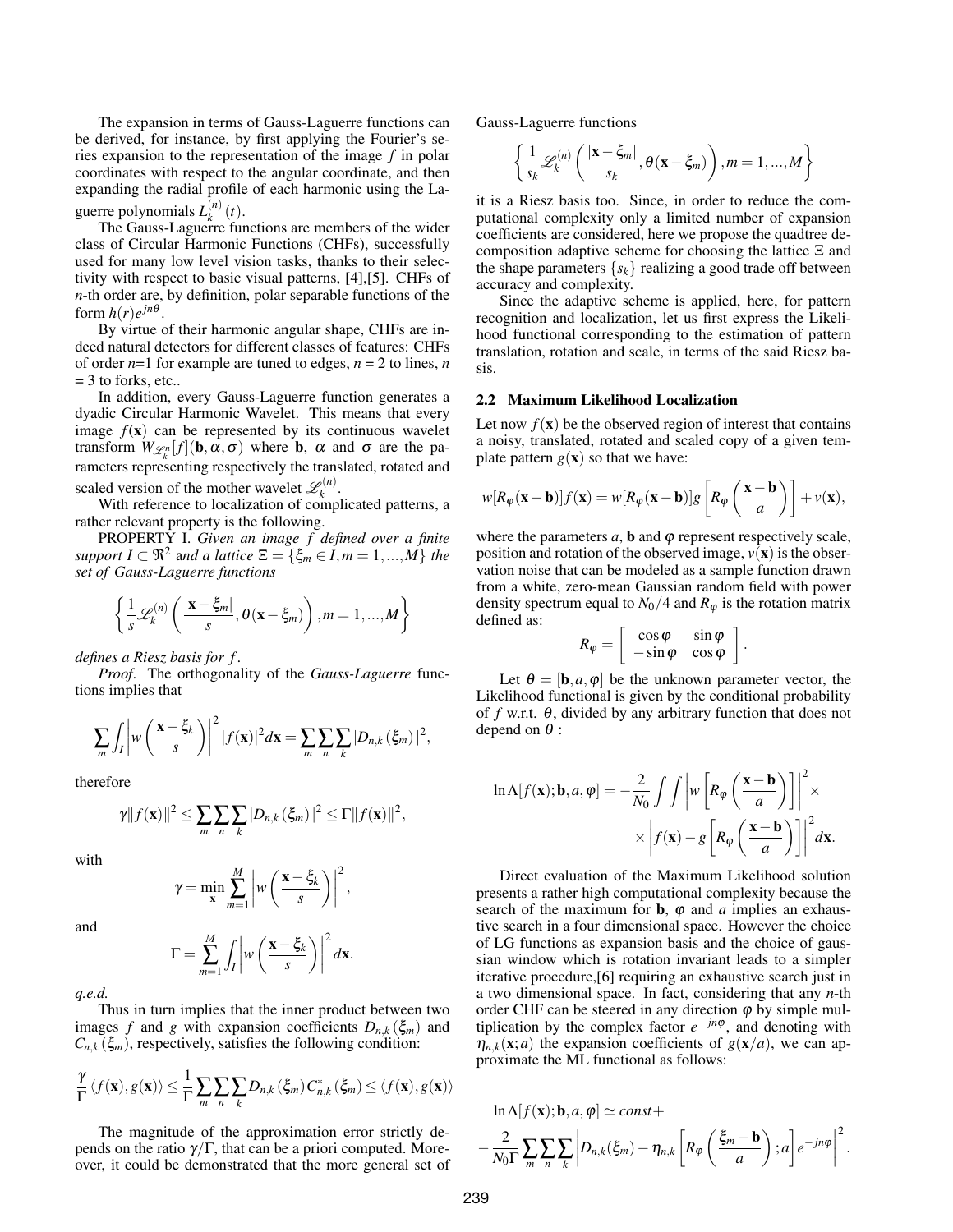On the other hand, denoting with  $C_{n,k}(x)$  the expansion coefficients of  $g(\mathbf{x})$  for  $a = 1$  (i.e.  $C_{n,k}(\mathbf{x}) = \eta_{n,k}(\mathbf{x}; 1)$ ) the following interscale relationship holds

$$
\eta_{n,k}(\mathbf{x};a) = \sum_{l=k}^{\infty} B(a;n,k,l)C_{n,k}(\mathbf{x}),
$$

where

$$
B(a; n, k, l) = (-1)^{l-k} \sqrt{\frac{(n+l)!l!}{(n+k)!k!}} \cdot \frac{a^{-n-2k}}{(l-k)!} \left(1 - \frac{1}{a^2}\right)^{l-k}, (l \ge k).
$$

Thus, the ML functional can be further approximated as follows:

$$
\ln \Lambda[f(\mathbf{x}); \mathbf{b}, a, \varphi] \simeq const - \frac{2}{N_0 \Gamma} \times \sum_{m} \sum_{n} \sum_{k}
$$

$$
\left| D_{n,k}(\xi_m) - \sum_{l=k}^{\infty} B(a; n, k, l) C_{n,k} \left[ R_{\varphi} \left( \frac{\xi_m - \mathbf{b}}{a} \right) \right] e^{-jn\varphi} \right|^2
$$

The maxima of the expression of the above functional w.r.t. scale *a* and orientation ϕ represent the *Gauss-Laguerre Likelihood Map* (GLLM):

$$
GLLM(\mathbf{b}) = \max_{a,\varphi} \{ \ln \Lambda[f(\mathbf{x}); a, \varphi, \mathbf{b}] \}
$$

The local estimate of the maxima can been performed by means of quasi-Newton maximization procedure as the Broyden-Fletcher-Goldfarb-Shanno algorithm. The location of the absolute maximum of this map provides the estimated position of the pattern. The resulting *Gauss-Laguerre Likelihood Map* indicates, point by point, the best matches between the two images under all possible orientations and scales.

#### 2.3 Quadtree Decomposition

Since  $f(\mathbf{x})$  may contain multiple objects with arbitrary shape, direct use of Gauss Laguerre expansion as well of other CHFs expansions, as those in Zernike's moments,for computing the ML functional would require a larger and larger number of expansion terms. Thus,in order to reduce the computational complexity, we resort to the hypercomplete Riesz basis that allows to partition the region of interest into smaller squares, so that for each of them a truncated Gauss-Laguerre expansion with a reduced number of terms can be utilized. Using a *quadtree* decomposition, a block is further subdivided if the norm of the approximation error between the reconstructed image and the image itself exceeds a predefined threshold. In fact, the smaller is the support, the smaller is the approximation error when a finite number of terms is employed.

More in detail, let *R* represent the region of interest, eventually coincident with the whole image, and let *P* be a predicate equal to *True* whenever the accuracy of the approximation of the current Riesz basis can be considered satisfactory. *R* is partitioned into smaller and smaller square regions  $R^{(i)}$ , so that for each  $R^{(i)}$ ,  $P(R^{(i)}) = True$ . Initially the basis set

is empty and the current region  $R^{(0)}$  is set equal to the given ROI. At the *i*-th step of the recursion, the center  $\xi$ <sup>*i*</sup> of the current region  $R^{(i)}$  is evaluated and the subset of functions

$$
\left\{\frac{1}{s_i}\mathscr{L}_k^{(n)}\left(\frac{|\mathbf{x}-\xi_i|}{s_i}, \theta(\mathbf{x}-\xi_i)\right), k=1,...,K, n=1,...,N\right\}
$$

is added to the current basis set as a potential candidate. Then the predicate *P* is computed. If  $P(R) = False$  the current candidate subset is removed from the basis set, the current region is split into four squares and the quadtree decomposition is recursively applied to each of them. If *P* is *True* the current candidate subset is definitively added to the basis and the current region is not split anymore.

In order to control the computational complexity of the whole procedure, we chose as predicate *P* the comparison of the  $L^2$  norm of the approximation error in the reconstruction of a square block of the image with a predefined number of Gauss Laguerre coefficients with a threshold *t*. If the norm of the error between the image itself  $f(\mathbf{x})$  and the reconstructed image  $\hat{f}(\mathbf{x})$  using the current basis exceeds a predefined threshold,  $P$  is set to false. Let us denote with  $\delta_i$  the width of  $R^{(i)}$ , and with  $w_T(\mathbf{x})$  a square window of unitary width, then



Figure 1: Quadtree structure

Pattern location, rotation and scale estimation accuracy is strictly related to the Fisher's information. However, as demonstrated in [3] this quantity is proportional to the magnitude of the energy of the derivatives along two orthogonal directions and to the energy of the angular derivative, or, equivalently, to the effective spatial and angular bandwidths.

Therefore, in order to design a sequential detection and estimation procedure that verifies whether each candidate image contains each square of the quadtree, in order to reduce the search time, we first rank the template quadtree blocks on the basis of the energy of the mid and high, angular and radial, frequency components, computed directly from the Gauss Laguerre expansion coefficients.

As an alternative, salient points based on invariants can be extracted and quadtree blocks can then be ranked based on the saliency of the key points falling inside them, [7].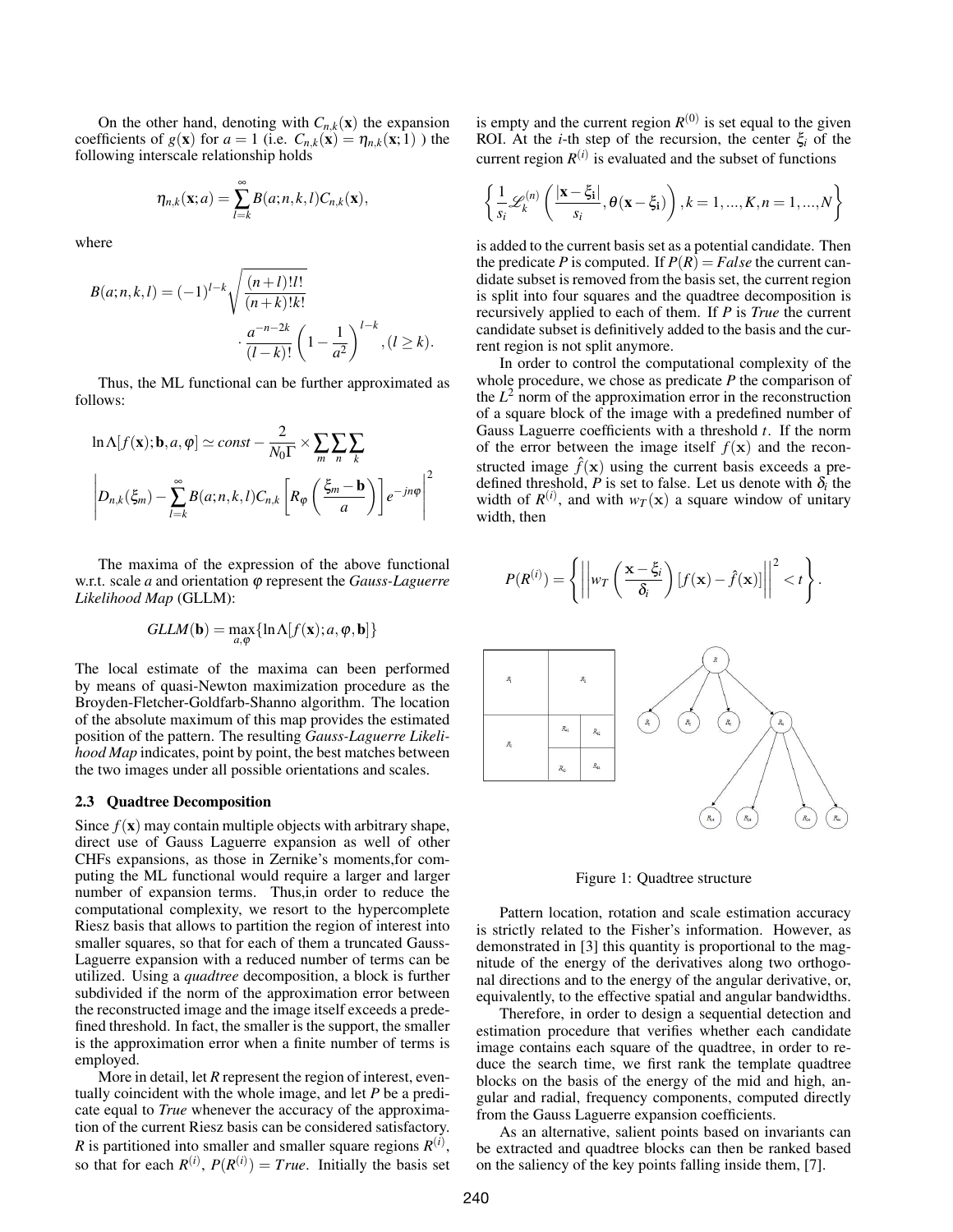When a ROI of a given image has to be searched in a database, the first block of the ranked list is considered and each database candidate image is expanded in Gauss-Laguerre coefficients using the same base employed for the current quadtree block.

Since rotation of a pattern simply produces a linear phase shift of each expansion coefficient proportional to the order of the angular harmonic, detection of the pattern belonging to the first square of the ranked quadtree list can be performed by means of a quasi-Newton maximization procedure as the Broyden-Fletcher-Goldfarb-Shanno algorithm maximizing, for each b the quantity

$$
GLLF^{(1)}(\mathbf{b}, a, \varphi) = -\frac{2}{N_0 \Gamma} \times
$$

$$
\sum_{n=0}^{N} \sum_{k=0}^{K} \left| D_{n,k}(\xi_c) - \sum_{l=0}^{L} B(a; n, k, l) C_{n,k}(\xi_c - \mathbf{b}) e^{-jn\varphi} \right|^2
$$

where ξ*<sup>c</sup>* denotes the center of the current region.

Thus, for each discrete location of a grid, the rotation and the scale maximizes the *GLLF*(1) functional are determined and then a discrete direct search is performed to determine its absolute maximum. Thus, at the first step the parameter estimate is

$$
[\hat{\mathbf{b}}^{(1)}, \hat{a}^{(1)}, \hat{\boldsymbol{\varphi}}^{(1)}] = Arg \left\{ \max_{\mathbf{b}, a, \boldsymbol{\varphi}} \left[ GLLF^{(1)}(\mathbf{b}, a, \boldsymbol{\varphi}) \right] \right\}
$$

Once for each image of the dataset the local maximum of  $GLLF<sup>(1)</sup>$  has been computed, the images are ranked on the basis of this absolute maximum. Then the image corresponding to the highest  $GLLF^{(1)}$  is selected as the potential candidate for image matching, and  $[\hat{\mathbf{b}}^{(1)}, \hat{a}^{(1)}, \hat{\boldsymbol{\phi}}^{(1)}]$  is employed as coarse estimate in order to verify whether the candidate image contains the second block of the rank ordered list of quadtree elements, too.

With respect to the first block, the  $GLLF<sup>(2)</sup>$  map is built only for a limited set of possible locations, falling inside a small neighbor of the site predicted on the basis of the coarse estimates. In addition, the quasi-Newton procedure utilized to maximize  $GLLF<sup>(2)</sup>$  is initialized using the coarse estimate too.

If the energy of the difference between the subset of the reference template, constituted by the first and the second square of the quadtree and the current image falls below a predefine threshold, location and rotation of the image are refined and the next square analyzed.

In general, at the *h*-th stage the  $GLLF<sup>(h)</sup>$  map is computed using the first *h* points of the lattice, ranked according to the saliency indicator, i.e.,

$$
GLL^{(h)}[\mathbf{b}, a, \varphi] = -\frac{2}{N_0 \Gamma} \times \sum_{m} \sum_{n} \sum_{k}
$$

$$
\left| D_{n,k}(\xi_m) - \sum_{l=k}^{\infty} B(a; n, k, l) C_{n,k} \left[ R_{\varphi} \left( \frac{\xi_m - \mathbf{b}}{a} \right) \right] e^{-jn\varphi} \right|^2
$$

The procedure ends when the last block in the list has been processed. If at some stage the energy of the difference exceeds a predefined threshold, the current image is discarded and the next item of the dataset corresponding to the highest *GLLF*<sup>(1)</sup> is considered as candidate for pattern matching.

## 3. EXPERIMENTAL RESULTS

The proposed method has been tested on a 52 images database. For each grey-level image, we have 4 different views (256x256 pixels) corresponding to different orientations and scales, the first one is the original image, the second image is scaled, the third one is rotated and the last one is scaled and rotated. See fig.2. In the performed simula-



Figure 2: Three database samples with different orientations

tions, the Gauss-Laguerre expansion has been truncated to the (angular) order  $n=6$ , and to the (radial) order  $k=7$ . This gives, for each quadtree block a descriptor array of 173 elements. The value  $s_m$  of the weighting gaussian window is matched to quadtree block size. In fig.(3) an example of the Likelihood map for the "Einstein" image is showed. In table (1) some results on angle and scale estimate error for some images from the multimedia database are showed. The angle and scale estimate errors are quite low and the algorithm is capable to find the searched points in the candidate image, estimating rotation and scale of the image with a low error rate.



Figure 3: Gauss-Laguerre Likelihood map of "Einstein" image